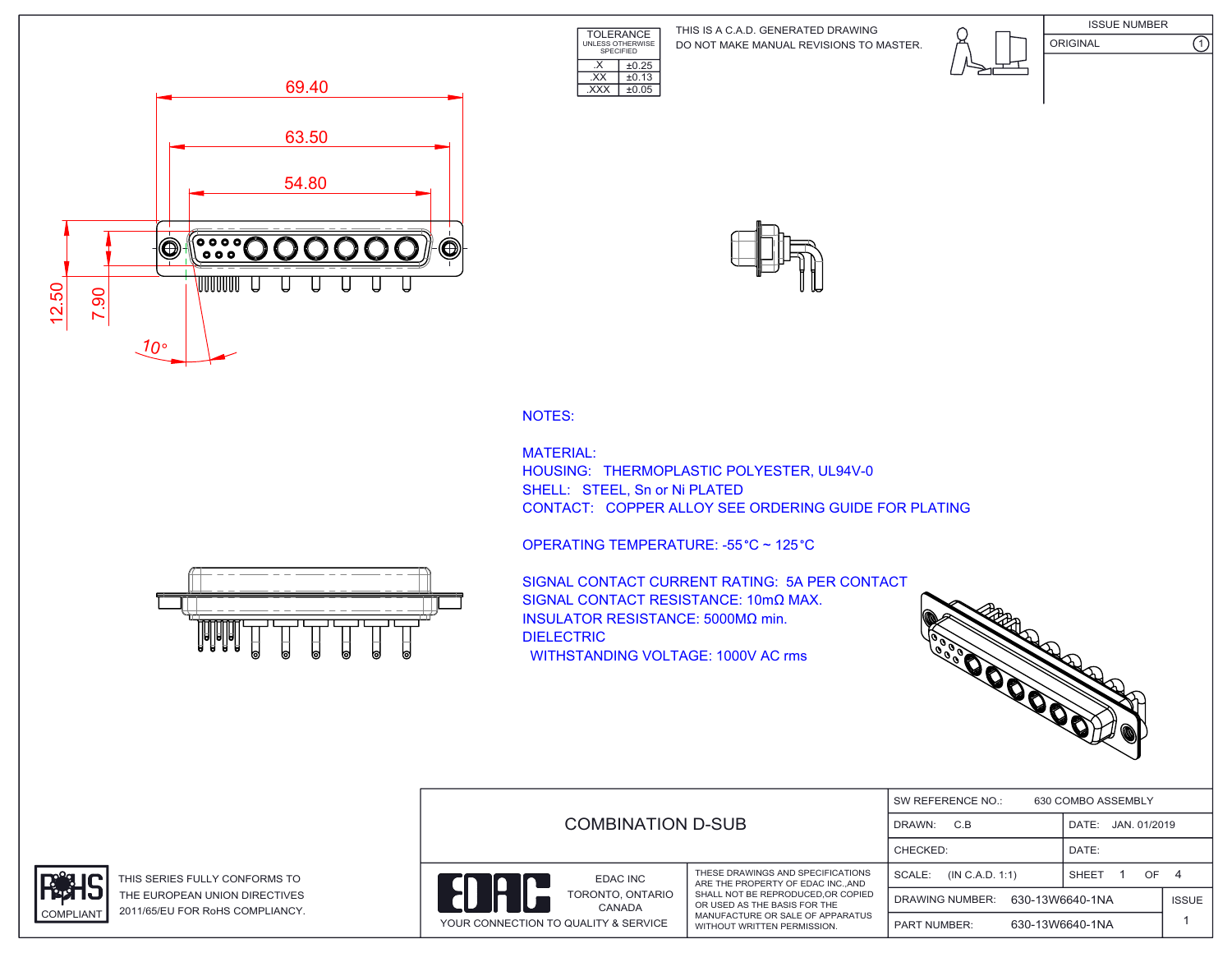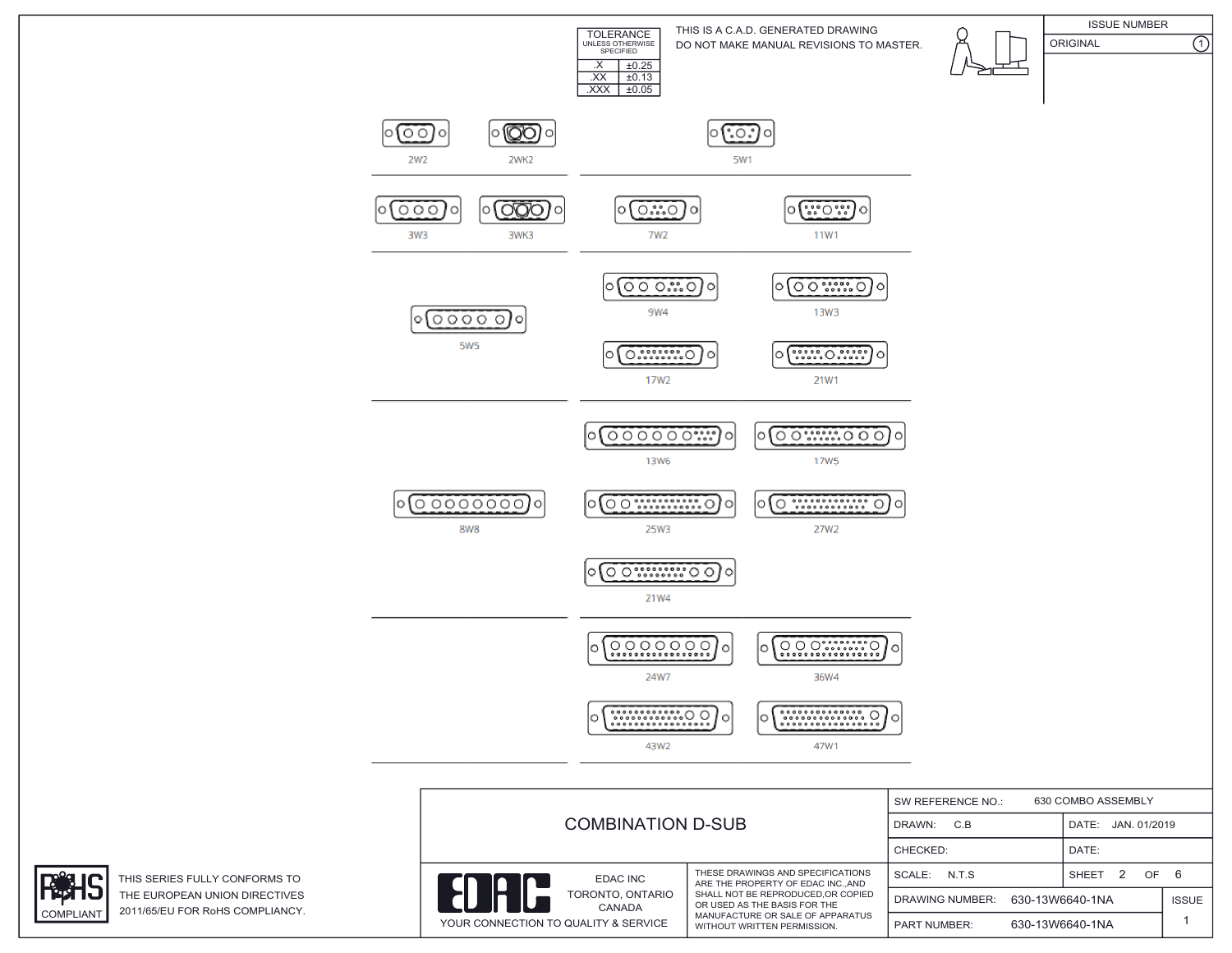

THIS IS A C.A.D. GENERATED DRAWING DO NOT MAKE MANUAL REVISIONS TO MASTER.



**ISSUE NUMBER**  $\overline{\Omega}$ ORIGINAL



3W3 / 3WK3

5W1 Male/Female

7W2 Male/Female





5W5 Male

5W5 Female



PCB EDGE

PCB EDGE

8W8 Male



PCB EDGE



POB EDGE

11W1 Male/Female

21W4 Male/Female



27W2 Male/Female



21W1 Male/Female



|                       | <b>COMBINATION D-SUB</b>                                           |                                                                                                                                      | 630 COMBO ASSEMBLY<br>SW REFERENCE NO.:   |                       |              |
|-----------------------|--------------------------------------------------------------------|--------------------------------------------------------------------------------------------------------------------------------------|-------------------------------------------|-----------------------|--------------|
|                       |                                                                    |                                                                                                                                      | DRAWN:<br>C.B                             | JAN. 01/2019<br>DATE: |              |
|                       |                                                                    |                                                                                                                                      | CHECKED:                                  | DATE:                 |              |
| IS TO                 | EDAC INC<br>IO                                                     | THESE DRAWINGS AND SPECIFICATIONS<br>ARE THE PROPERTY OF EDAC INCAND                                                                 | N.T.S<br>SCALE:                           | OF 4<br>SHEET         |              |
| <b>TIVES</b><br>ANCY. | TORONTO, ONTARIO<br>CANADA<br>YOUR CONNECTION TO QUALITY & SERVICE | SHALL NOT BE REPRODUCED.OR COPIED<br>OR USED AS THE BASIS FOR THE<br>MANUFACTURE OR SALE OF APPARATUS<br>WITHOUT WRITTEN PERMISSION. | 630-13W6640-1NA<br><b>DRAWING NUMBER:</b> |                       | <b>ISSUE</b> |
|                       |                                                                    |                                                                                                                                      | <b>PART NUMBER:</b>                       | 630-13W6640-1NA       |              |

8W8 Female

CURRENT RATING / ØA

 $10A / 2.2$  $20A / 3.3$  $30A / 3.7$ 40A / 4.2











17W2 Male/Female



PCB EDGE